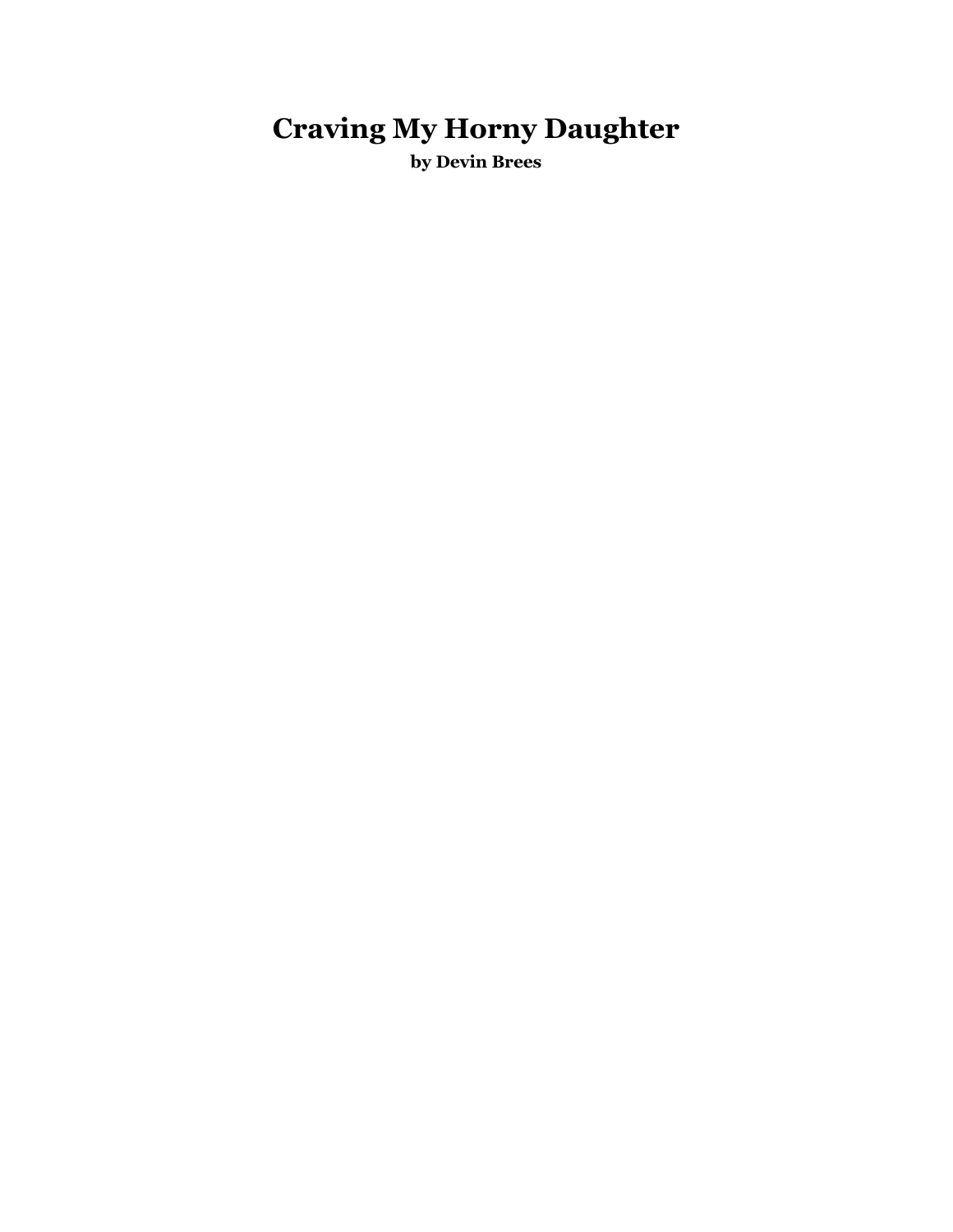#### **Copyright 2022 FYEO Publishing**

This publication is licensed for your personal enjoyment only. All rights reserved. This work, or parts thereof, may not be reproduced in any form without permission.

This is a work of fiction. Names, characters, businesses, places, events and incidents are either the products of the author's imagination or used in a fictitious manner. Any resemblance to actual persons, living or dead, or actual events is purely coincidental. This work is not attributable to cover model. Cover model is an illustration for viewing only and holds no association with any published narrative. The pseudonym Devin Brees is not to be confused with any living individual.

All characters portrayed in this work are 18 years old or older. This publication is for sale for ADULT AUDIENCES ONLY. It contains substantial explicit scenes and graphic language that may be considered offensive to some readers.

## **Please keep out of reach of minors.**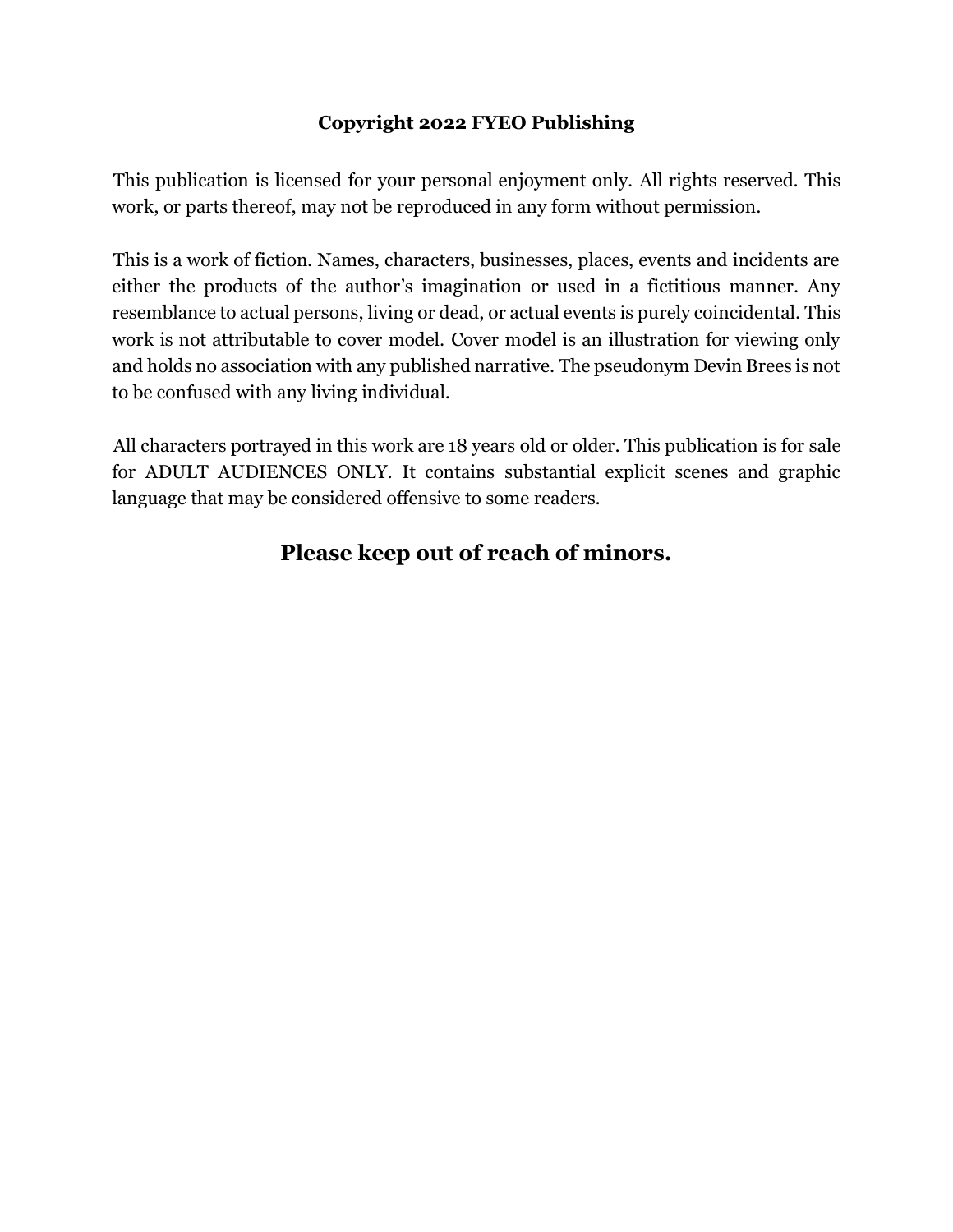#### **My Daughter's Moans Kept Me Awake at Night**

IT'S BEEN JUST my daughter and me on our own since my wife left us three years ago.

In that time, my daughter has grown into a beautiful and sexy woman.

I'd be lying if I said I wasn't aroused. I started to fantasize about running my fingers through her sooty black hair, holding onto her dreamy waist, and kissing her fantastic, pouty mouth.

I also imagined cupping her hefty, womanly tits and grabbing her awesome little ass.

I didn't know if she was teasing me or not, but she started wearing strapless tops and miniskirts. And it was like she had thrown away all of her bras because she stopped wearing them.

Whenever she was near me, the peaks of her gigantic, perky spheres were always large and upright, poking right at me.

On top of all this, she began to make noises in her bedroom at night. Sexy noises. Dirty noises!

It turned me on so much.

Our bedrooms share a thin wall, and I could hear everything, cute little moans, heavy breathing, and the sound of her slapping her own pussy.

And the screams, oh my God, those screams made me come instantly.

It was better than any porn I could've been watching.

Then one night I got carried away and started grunting, loudly right along with her. I had an amazing release and so did she, moaning, "Daddy, daddy," in her room.

I lay in stunned silence for a while, and then through the wall I said that I loved listening to her and that this is a healthy release for both of us.

She was dead silent behind the wall, and I talked about the freedom this would give us, and then I said that she was a sexy young woman and that I was proud to have such a vibrant girl for a daughter.

Suddenly, the door to my bedroom opened, and my daughter came in and lay in bed next to me.

I turned towards her, and I saw the longing in her eyes as she ran her hand through my body, going down until it reached between my legs.

I couldn't help but groan as she touched my overly sensitive cock. A moment later, I had a thick erection.

It usually takes me a while to rebound like that, but my daughter made it so easy.

She didn't waste any time going down on me, licking her tongue along my shaft, from my balls up to my crown, before she took me into her mouth.